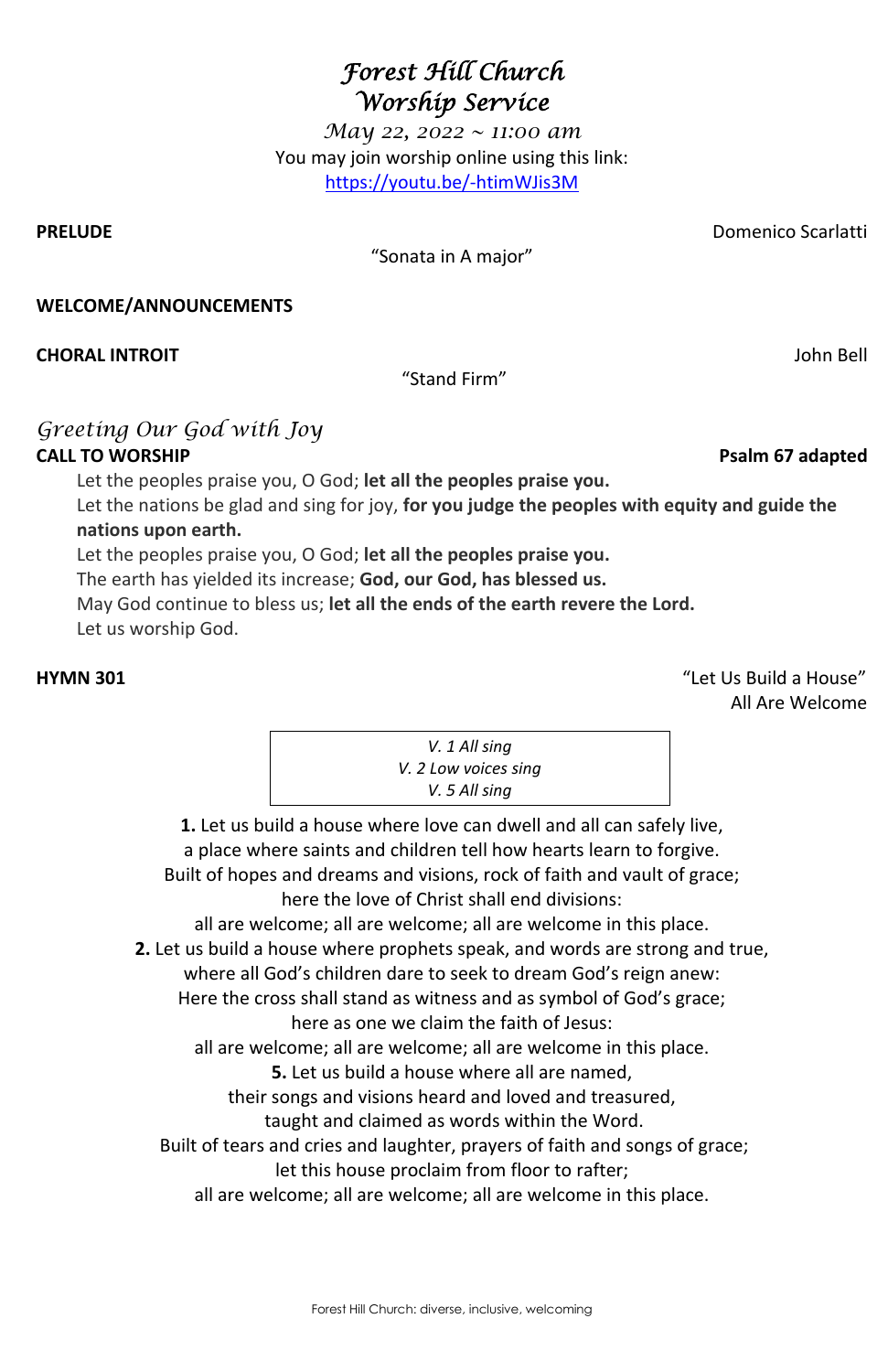2

# *Renewing Our Relationship with God*

# **PRAYER OF CONFESSION:**

O Lord, our God, you call us to work for a world where all will be fed and have dignity, but we **find ourselves distracted by our own desires. You call us to seek justice and peace, but we are satisfied with injustice and discord. You call us to bring liberty to the oppressed, but we do not insist on freedom for all. Forgive us, Lord. Turn us to your will be the power of your Spirit, so that all may know your justice and peace; through Jesus Christ, your Son, our Savior.** (Time for Silent Confession)

### **WORDS OF ASSURANCE**

Do not fear, says the Lord, for I have redeemed you. I have called you by name; you are mine. God is doing a new thing; now it springs forth! By the grace of Jesus Christ, we are forgiven. Amen.

### **GLORIA**Taizé

# *Affirming the Good News in Our Lives* **MINUTE FOR MISSION Amy Wheatley PENTECOST OFFERING**

### "Roll Down, Justice!"

### **ANTHEM** Mark Miller

There's a voice, strong and clear, ringing out far and near, "Let justice roll down, let justice roll down!" Like the rush of a stream, comes a powerful dream, Let justice roll down, justice rolls down! Let the earth be restored, ev'ry soul be reformed; Let the healing renew, creation reborn. Here in this sacred space with the strength of God's grace Let justice roll down, justice rolls down! Roll down, justice! Roll like an ever-flowing stream, roll down! Let your heart soar, open the doors wide,



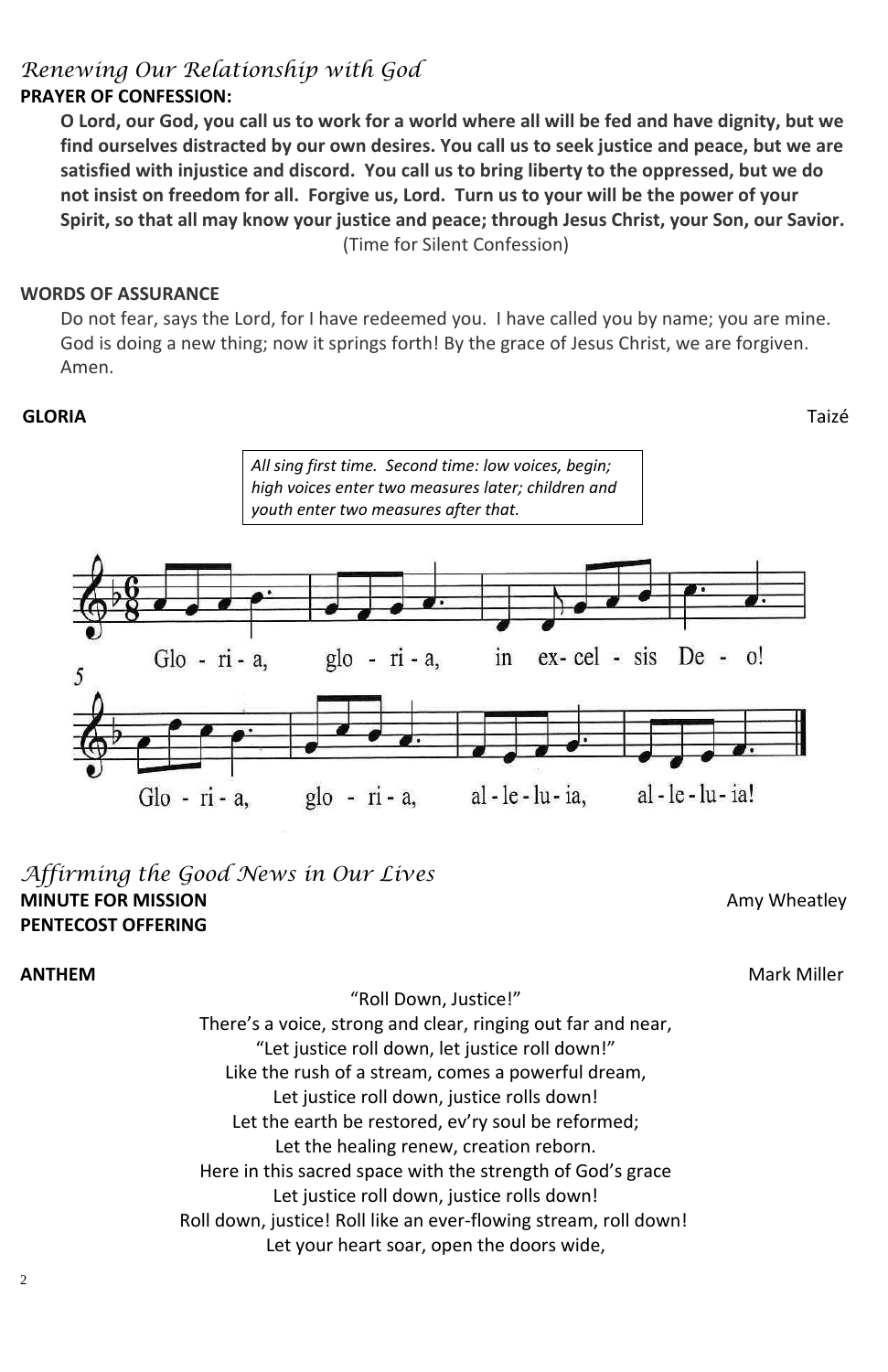let your mind be transformed, let it be opened by love.

On this glorious day give us courage, we pray, that justice rolls down.

Let vision take flight and God will delight as the waters flow down, justice abounds!

Roll down, justice! Roll like an ever-flowing stream, roll down!

# **(Congregation to join in)**

# *Opening Our Hearts to God's Word* THE LIVING WORD (NRSV) **Revelation 21:10, 22-22:5**

Come, thou fount of ev'ry blessing, tune my heart to sing your grace Streams of justice, never ceasing, call for songs of loudest praise. Teach me some melodious sonnet, sung by flaming tongue above. Praise the mount! I'm fixed upon it, mount of God's unchanging love! Roll down, justice! Roll like an ever-flowing stream, roll down!

And in the spirit, he carried me away to a great, high mountain and showed me the holy city Jerusalem coming down out of heaven from God. I saw no temple in the city, for its temple is the Lord God the Almighty and the Lamb. And the city has no need of sun or moon to shine on it, for the glory of God is its light, and its lamp is the Lamb. The nations will walk by its light, and the kings of the earth will bring their glory into it. Its gates will never be shut by day—and there will be no night there. People will bring into it the glory and the honor of the nations. But nothing unclean will enter it, nor anyone who practices abomination or falsehood, but only those who are written in the Lamb's book of life.

Then the angel showed me the river of the water of life, bright as crystal, flowing from the throne of God and of the Lamb through the middle of the street of the city. On either side of the river is the tree of life with its twelve kinds of fruit, producing its fruit each month; and the leaves of the tree are for the healing of the nations. Nothing accursed will be found there anymore. But the throne of God and of the Lamb will be in it, and his servants will worship him; they will see his face, and his name will be on their foreheads. And there will be no more night; they need no light of lamp or sun, for the Lord God will be their light, and they will reign.

# *After the reading*s

Hear what the Holy Spirit is telling God's people. **Thanks be to God.**

**HYMN NO. 451** "Open My Eyes, That I May See"

**1.** Open my eyes, that I may see glimpses of truth thou hast for me. Place in my hands the wonderful key that shall unclasp and set me free. Silently now I wait for thee, ready, my God, thy will to see. Open my eyes; illumine me, Spirit divine!

**2.** Open my ears that I may hear voices of truth thou sendest clear. And while the wave notes fall on my ear, everything false will disappear. Silently now I wait for thee, ready, my God, thy will to see. Open my ears; illumine me, Spirit divine!

**3.** Open my mouth, and let me bear gladly the warm truth everywhere. Open my heart, and let me prepare love with thy children thus to share. Silently now I wait for thee, ready, my God, thy will to see. Open my heart; illumine me, Spirit divine!

**SERMON Rev. Dr. John C. Lentz, Jr. Rev. Dr. John C. Lentz, Jr.** 

"Come on Down"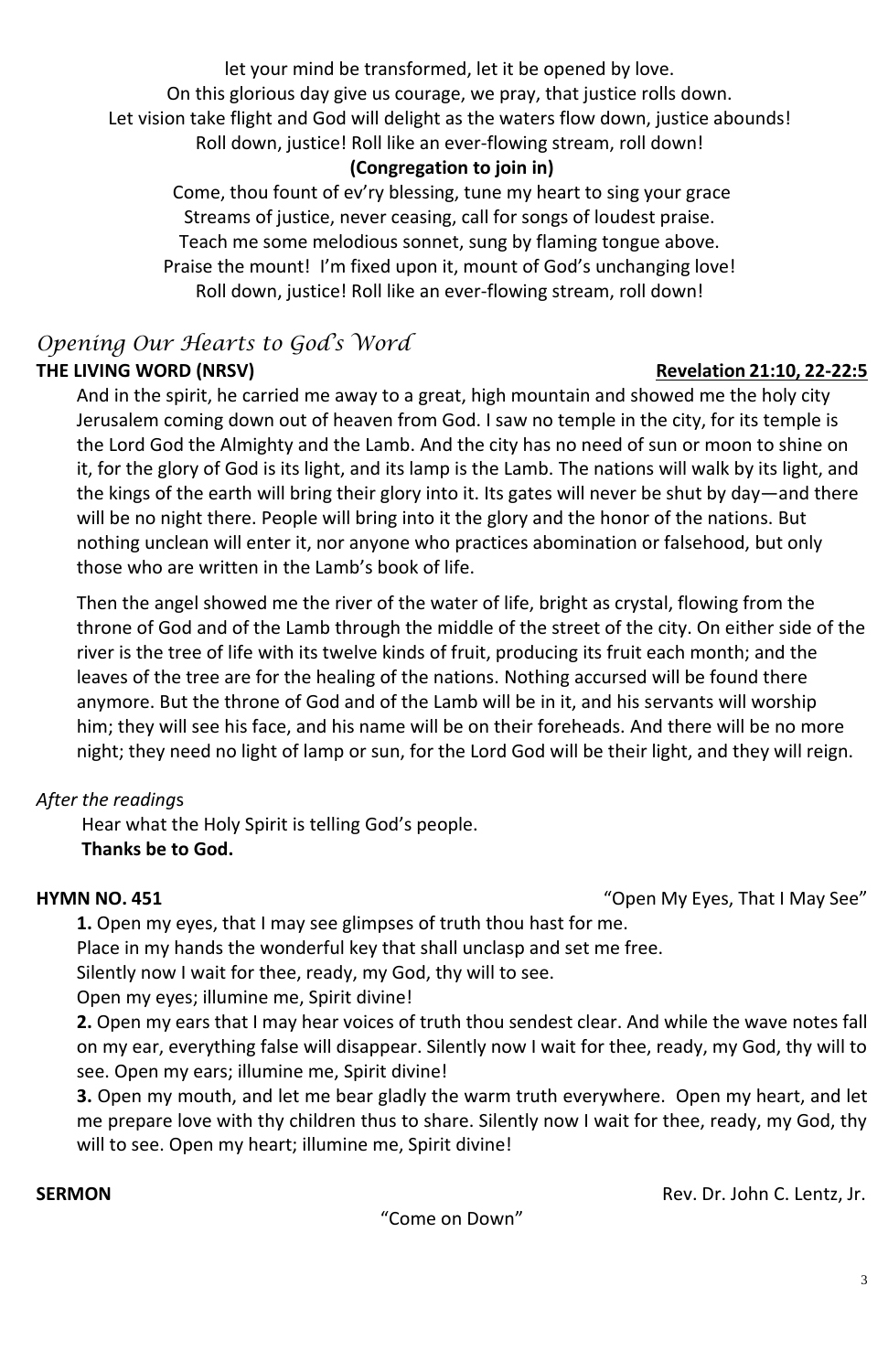4



# **THE PRAYERS OF THE PEOPLE AND THE LORD'S PRAYER**

**Our Father, who art in heaven, hallowed be thy name, thy kingdom come, thy will be done, on earth as it is in heaven. Give us this day our daily bread; and forgive us our debts as we forgive our debtors; and lead us not into temptation but deliver us from evil. For thine is the kingdom, and the power, and the glory, forever. Amen.**

## **FRIENDSHIP REGISTER**

To participate in our online Friendship Register, please leave a comment in the Live Chat box listing the names of those participating in this morning's Live Worship, or email the office.

# **OFFERING**

[Giving and Offering is available by texting: 216-400-5300](https://www.fhcpresb.org/social-justice-outreach/stewardship-2015/giving/#paypal) Or you may give online:<https://fhc.breezechms.com/form/f861d6> You may also mail a check to the church office.

# **OFFERTORY** Percy Bady

"Still I Rise" Mist'a Craig, soloist

## **PRAYER OF DEDICATION**

# *Going Forth to Live as God's People* **CLOSING HYMN NO. 761** "Called as Partners in Christ's Service"

**1.** Called as partners in Christ's service, called to ministries of grace, we respond with deep commitment fresh new lines of faith to trace. May we learn the art of sharing, side by side and friend with friend, equal partners in our caring to fulfill God's chosen end. **2.** Christ's example, Christ's inspiring, Christ's clear call to work and worth, let us follow, never faltering, reconciling folk on earth. Men and women, richer, poorer, all God's people, young and old, blending human skills together gracious gifts from God unfold. **4.** So God grant us for tomorrow ways to order human life that surround each person's sorrow with a calm that conquers strife. Make us partners in our living, our compassion to increase, messengers of faith, thus giving hope and confidence and peace.

### **BENEDICTION**

### **POSTLUDE** Quentin

### "Grand March"